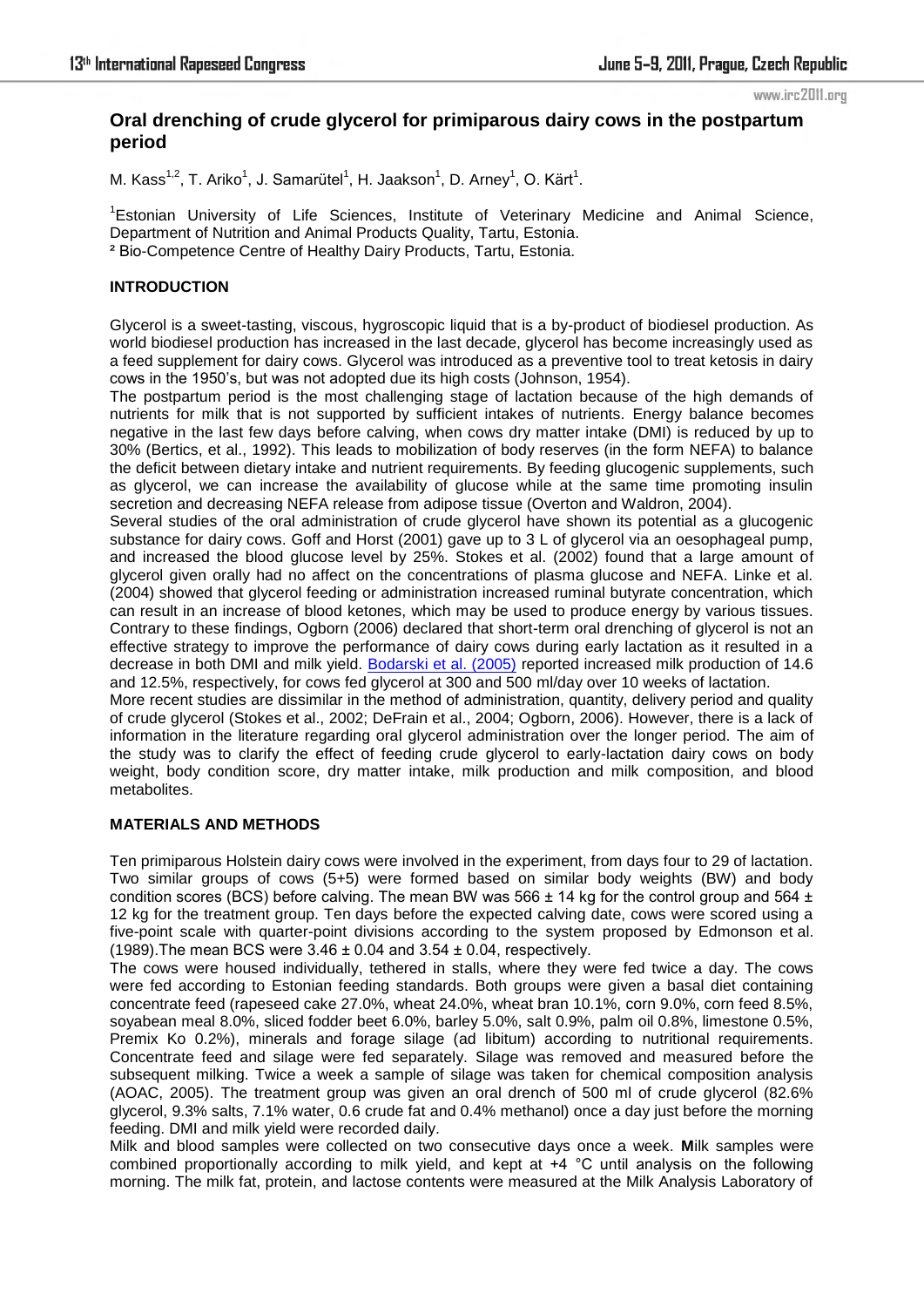#### www.irc2011.org

the Animal Recording Centre, using an automated infrared milk analyser (System 4000; Foss Electric, Hillerød, Denmark). **Blood samples were taken, before administration of glycerol, from the coccygeal vein and** were kept frozen at –22°C till analysis.

Statistical significance was declared at P < 0.05, with trends noted at P < 0.10. All statistical analyses were performed with SAS 9.1 [\(SAS Institute, 2004\)](http://www.sciencedirect.com/science?_ob=ArticleURL&_udi=B6T7C-4PK7P47-1&_user=2728019&_coverDate=02%2F29%2F2008&_rdoc=1&_fmt=high&_orig=gateway&_origin=gateway&_sort=d&_docanchor=&view=c&_searchStrId=1678956030&_rerunOrigin=scholar.google&_acct=C000058628&_version=1&_urlVersion=0&_userid=2728019&md5=2a6616ee12091f274dd596e9b19003c6&searchtype=a#bbib20).

#### **RESULTS AND DISCUSSION**

Oral drenching of crude glycerol had no affect on changes in BW ( $P=0.77$ ) or BCS ( $P=0.19$ ) over the experimental period. Ogborn (2006) showed in her experiment that glycerol administered during the first five days of lactation significantly decreased BW and BCS. Oral drenching of crude glycerol decreased DMI of concentrate  $(P=0.04)$ , and increased DM intake of silage  $(P=0.006)$ , but had no affect on total DM intake (P=0.87). Contrary results were reported by Ogborn (2006) who reported that short-term oral administration of glycerol decreased DMI.

There were no statistically significant differences between the groups regarding milk yield. However, the treatment group cows had 0.9 kg higher milk production. Stokes et al. (2002) had similar results, when large amounts of glycerol were given orally to heifers and multiparous cows. Bodarski et al. (2005), who fed 500 ml of glycerol in TMR, reported a significant effect on milk production in the first two weeks of lactation. Reichel et al. (2006) reported a similar result, where glycerol feeding increased milk yield by a mean of 0.86 to 1.00 L per day. Different results were again reported by Ogborn (2006), where it was found that milk production decreased during early lactation when glycerol was fed.

Neither the milk fat, protein, lactose, urea content nor milk yield (P=0.16) were affected by treatment during the experimental period. Ogborn (2006) indicated a decrease in both milk lactose and protein percentage. DeFrain et al. (2004), who fed glycerol top-dressed onto TMR, also found no significant effect on milk yield or milk components during the post partum period.

Blood serum urea (P=0.43), glucose (P=0.85), insulin (P=0.49) and BHBA (P=0.15) were no different between the groups. Blood NEFA concentration decreased in both groups, but there were no differences between the groups  $(P=0.78)$ . Our results for glucose may be related to the fact that blood plasma glucose level will return to baseline values within 24 hours (Goff and Horst, 2001), as we collected blood samples **before the administration of glycerol**.

Another cause of the differences in these and reported results may because of the parity of cows used, as primiparous dairy cows recover from the NEB period with more difficulties than multiparous cows (Meikle et al. 2004).

## **CONCLUSION**

Oral administration of 500 ml of crude glycerol per day improved DMI of silage, but did not affect total DM intake. There were no adverse effects on milky yields, milk parameters or animal condition and physiological measures.

#### **REFERENCES**

- 1. AOAC. 2005. Official Methods of Analyses.18th ed. Urbana USA.
- 2. Bertics S.J., R.R. Grummer, C. Cadorniga-Valino, E.E. Stoddard. 1992. Effect of prepartum dry matter intake on liver triglyceride concentration in early lactation. Journal of Dairy Science, 75 (7). 1914–1922.
- 3. Bodarski R., T. Wertelecki, F. Bommer, S. Gosiewski. 2005. The changes of metabolic status and lactation performance in dairy cows under feeding tmr with glycerin (glycerol) supplement at periparturient period. Electronical Journal Of Polish Agricultural University Of Animal Husbandry, **8** (4). 22–30.
- 4. DeFrain J.M., A.R. Hippen, K.F. Kalscheur, P.W. Jardon. 2004. Feeding glycerol to transition dairy cows: effects on blood metabolites and lactation performance. Journal of Dairy Science, **87**. 4195–4206.
- 5. Edmonson A.J., I.J. Lean, L. Weaver, T. Farver, G. Webster. 1989. Development of a Body Condition Scoring Chart. Journal of Dairy Science, 72. 68-76.
- 6. Goff, J.P., R.L. Horst 2001. Oral glycerol as an aid treatment of ketosis/fatty liver complex. Journal of Dairy Science, 84 (Suppl. 1): 153.
- 7. Johnson R. B. 1954. The treatment of ketosis with glycerol and propylene glycol. Cornell Veterinarian, 44. 6–21.